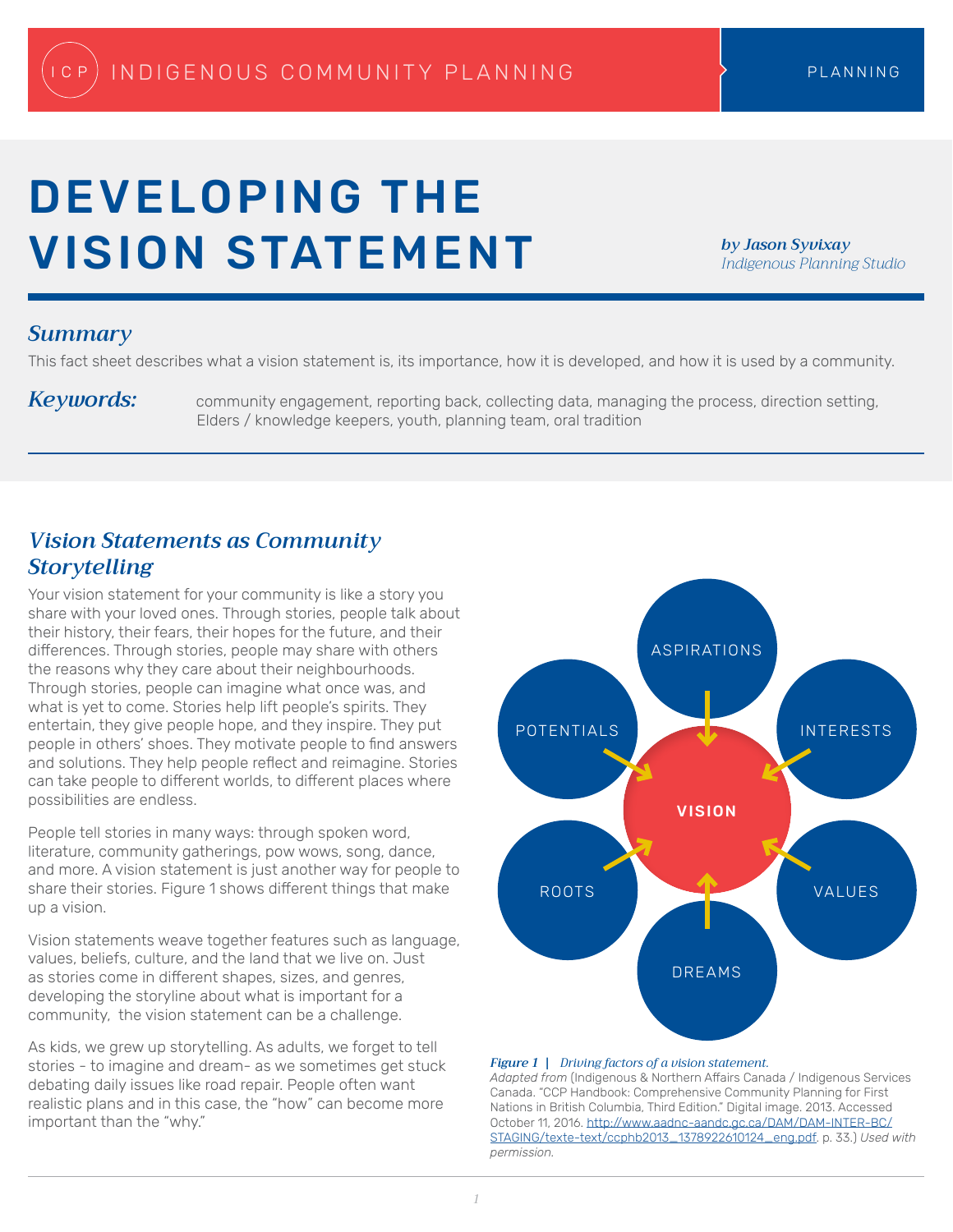This thinking is perfectly summed up in Figure 2 from the Community Vision Handbook.1 But without the "why" – the vision statement – the plan can become just a set of actions without a focus. The vision statement keeps the community focused. It is important that the process provides all relevant stakeholders an opportunity to participate.



#### *Figure 2 | How the vision relates to the plan.*

*Adapted from* (Maine State Planning Office. "Community Vision Handbook." 2003. Accessed October 10, 2016. [https://www.maine.gov/dacf/](https://www.maine.gov/dacf/municipalplanning/docs/visioning.pdf) [municipalplanning/docs/visioning.pdf.](https://www.maine.gov/dacf/municipalplanning/docs/visioning.pdf) p. 5.) *Used with permission.*

"We will be a community with a strong and distinct culture, where our language, traditions, and the teachings of our ancestors live on throughout the generations. We will continue to be caretakers of our sacred and important places. We will gather often to celebrate and support each other."

– Excerpt from Gwa'sala-'Nakwaxda'xw First Nations Vision Statement

# *Inspiring Community Participation*

Just like a story, the beginning is sometimes more important than the end. People might jump to the end of a book, but they often want to understand the reasons behind the conclusion. The same is true for vision statements. While the final statement is necessary for a community to move forward, consideration of how it was drafted and who helped to form it is necessary to ensure buy-in from a community. The vision statement process helps residents to take a realistic look at their community; not to assign blame but to establish an honest appraisal of what their community is.

By encouraging community members to participate early on in the visioning process, "the more likely they are to invest in its outcome and work towards its achievement."2 When participants come together, it is important to ensure that one particular issue does not drive the entire visioning process. As one handbook on community vision states, "This process addresses where the entire community will be in the future, not how some individual issue will change. While these individual issues need to be examined and addressed, they should not be the sole focus of the community's vision."3 Ensuring the "page is blank" and not predetermining outcomes of the visioning process will ensure that there is citizen buy-in from the onset and "because it needs to be the community's vision (not only the leadership or the administration's vision) to remain strong over time."4

"We are Syilx who receive our strength from our timix and encompass what is good for our livelihood. We are committed to our language and the teachings of our captiklw and respect that everyone has value and purpose to come together as one."

– Penticton Indian Band Vision Statement

# *Steps Towards a Vision Statement*

## Assessing Community Strengths/Weaknesses and Opportunities/Threats

Before your organize a community workshop and ask people to gather and participate, your planning team should create an outline for the visioning process. What questions will be asked of the participants? What information will be provided? It is important to get people thinking about community assets. Often, this can be done by asking community members to write/mark down on a map of their community what they believe to be the important strengths/weaknesses, as well as "information on economic, demographic, and social conditions."5 Starting with this type of analysis can encourage participants to then think about what is missing, as they begin to answer questions like: "What types of changes do you think will happen in the next five to 10 years?"<sup>6</sup>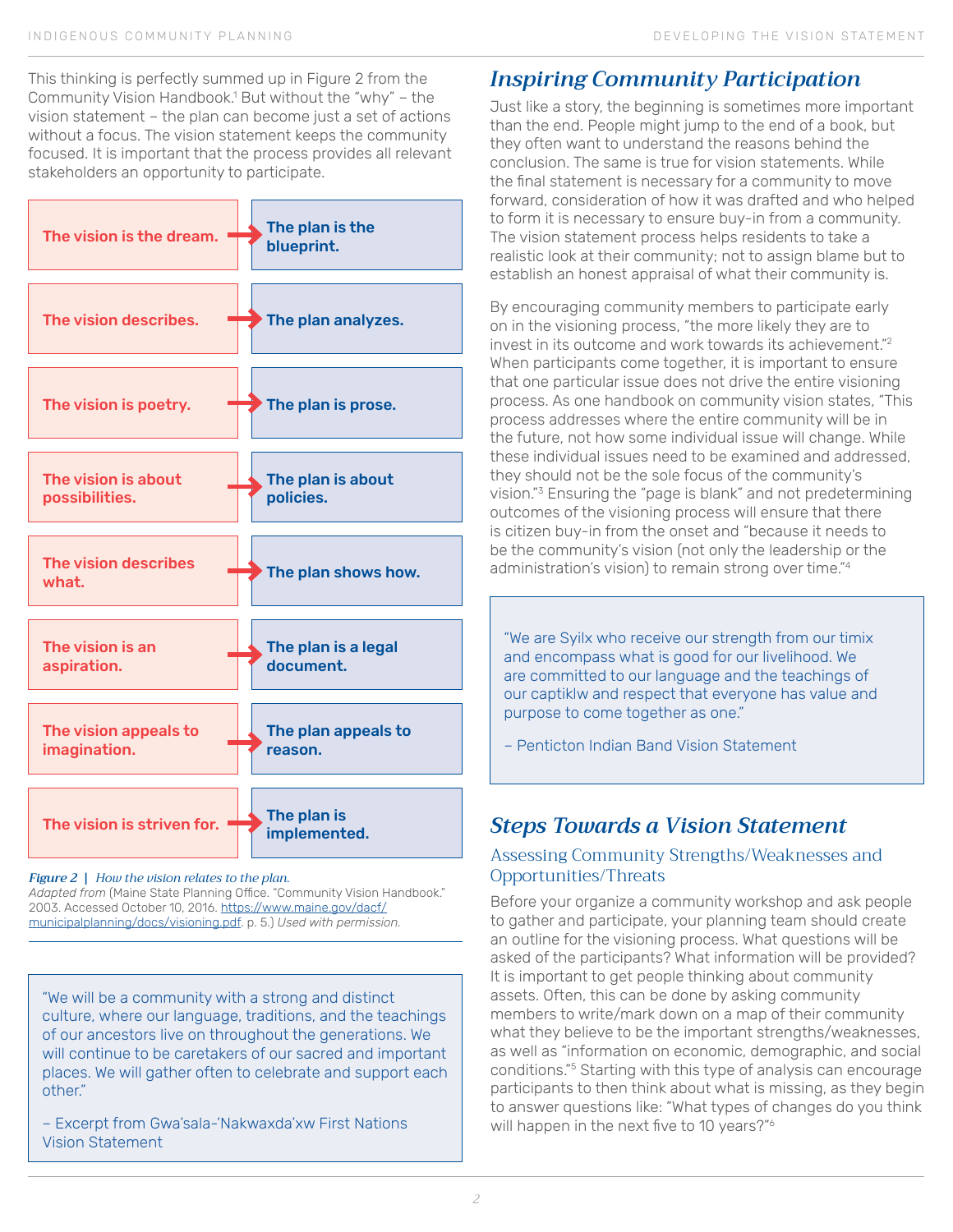## *Visioning Exercise*

CCP conducted a visioning exercise which focused on participants using their imagination. They asked participants to think about what was good about their lives, their communities, and the things they used to have in their neighbourhoods but have lost and want to get back. They asked people to picture in their minds what their community would look like at its best and to share these ideas and stories with other participants, using the following script:

*So please take a minute now to close your eyes and imagine that you are a bird or in a plane soaring over the community, looking down on it 20 or 30 years from now. Imagine into the future when your grandchildren are starting to have families of their own. Think about what the community looks like at its best – what features does it have, what facilities, what are people doing, how to they relate to each other and to the land, what is the economy like, or the education and health services?*

### (wait approximately 1-2 minutes)

*You can open your eyes now. Please share your ideas with the people at the table and have someone write down these ideas. We also have a piece of chart paper up on the wall here in case anyone wants to write down some of his or her ideas to share.*

Community mapping is another effective tool when creating a community vision, particularly in small group settings and should "Start with a map of your traditional territory. Fill in existing communities, infrastructure, and activities. Then fill in what the community would like to see in the future: infrastructure development, cultural zones, traditional gathering areas, economic development opportunities, and others."7 This exercise requires the facilitators to listen, not to educate, and to attempt to form consensus. This process will help in the development of a Vision Statement and is often similar to the work undertaken when developing a community plan.

For more information about community mapping, see *Mapping Assets* and *Building a Community Atlas*.

## Writing the Vision Statement

After the mapping exercise, discuss the opportunities and their level of importance. This process should involve your entire community and give participants a chance to "select the scenario they believe best reflects their community's

hopes and dreams."8 Once the first draft is created, an opportunity for more fine-tuning and editing should be encouraged. The statement should be 2-3 paragraphs. Vision statements are broad descriptions of a community's values and beliefs, hopes for the future, and do not include specific actions, as those should be located in your Community Plan. The language in each of the statements below outlines the strengths of the community, and reflects on how to enhance and build on those assets. The vision statements are inclusive, incorporating words like "we," "us," and "our."

One process to create a vision statement is shown below. Keep in mind there are many ways to go about the visioning process.